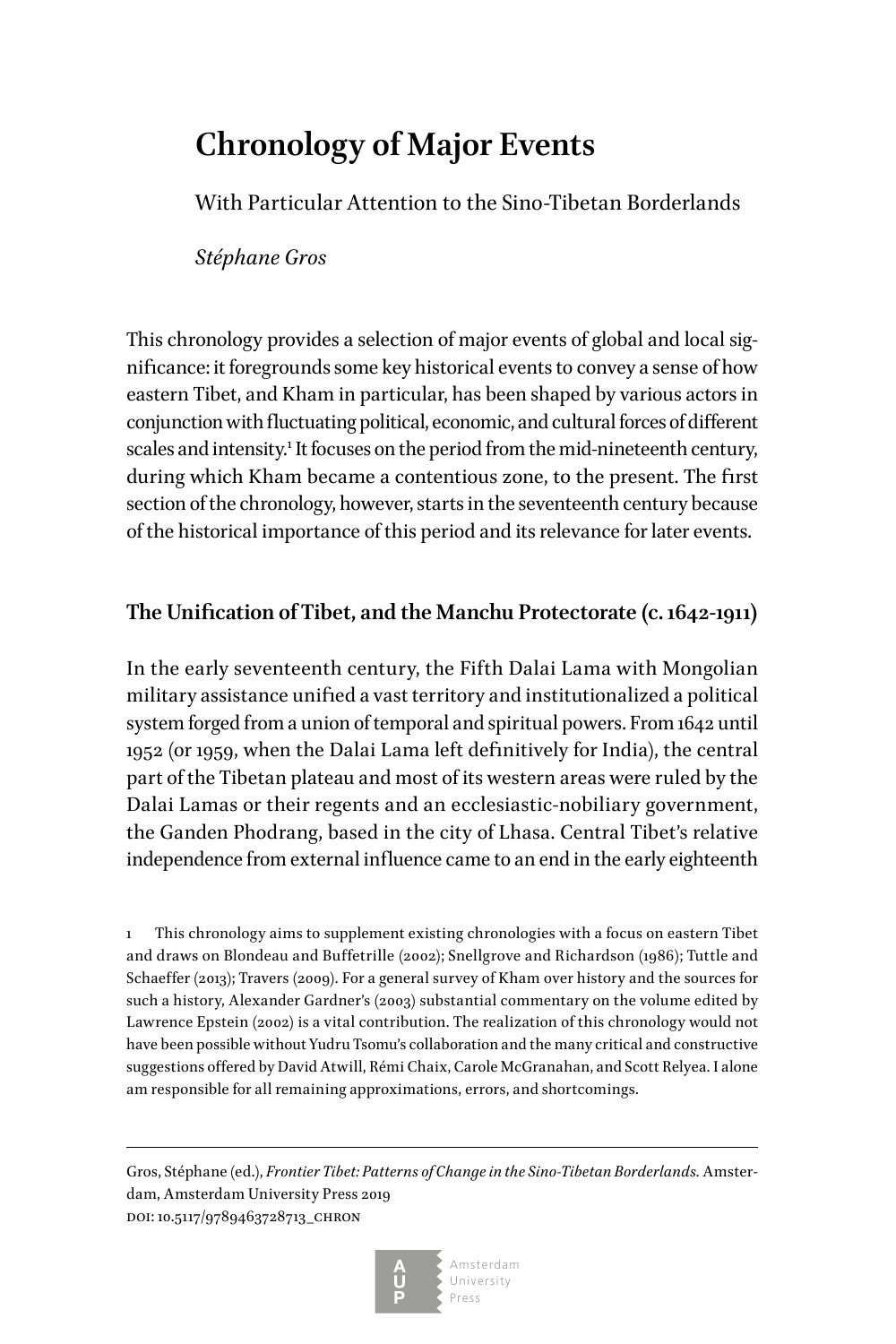century with the rise of the Qing dynasty (1644-1911) which in 1720 established a protectorate. Qing influence on the Tibetan plateau peaked under the reign of the Qianlong emperor and gradually dwindled over the nineteenth century. Amdo and much of Kham were not consistently ruled by Lhasa during this period. In fact, starting in the eighteenth century, most of the multiple polities (kingdoms, chiefdoms) and localities within Kham and Amdo, though often claimed by both Beijing and Lhasa governments, paid only loose and sometimes shifting allegiance to these centres of power.

In 1720, Qing forces first entered and garrisoned troops on the Tibetan plateau in response to Zunghar Mongol invasion and occupation of Lhasa. Soon afterwards, in 1727, a simple stone stele was erected at Bumla mountain pass along the main official road from China proper into Tibet. Geographically, the stele marked the watershed between the Drichu (Upper Yangtze) and Dzachu (Mekong) Rivers, and politically marked the divide between Central Tibet and China proper, with much of Kham falling on the Sichuan side of the border (see Map 1). The erection of the stele signalled the Qing's political dominance with the establishment of a loose protectorate over Tibet manifested by the imperial envoys (*ambans*) in Lhasa.

The delimitation of the border by no means signified full territorial integration of the ethnically Tibetan lands to the east under direct Qing political rule. In 1729, only the border town of Dartsedo (Dajianlu) was accorded the administrative status of a sub-prefecture and with it nominal jurisdiction over some fifty local rulers. Most of Kham remained a complex patchwork of relatively independent polities in the hands of local kings, princes, monasteries, and other lay rulers. Even when they had been granted *tusi* (indigenous chieftain) titles that implied a form of allegiance to the emperor, they remained beyond the direct administrative reach of Qing officials in either Chengdu or Beijing, and equally beyond Lhasa's direct control.

In Kham, the Gyelrong (Ch. Jiarong) region in northwestern Sichuan province became the theatre of major military intervention. Local Qing officials in Sichuan fuelled a local conflict between some of the eighteen Gyelrong chieftains to such an extent that it turned into a major frontier war. The two so-called Jinchuan campaigns (1747-1749 and 1771-1776) became the most costly of all Qing military campaigns. In their aftermath the policy of 'substituting chieftains with state-appointed civilian officials' (*gaitu guiliu*, often glossed as 'bureaucratization') was introduced in the area. These Qing interventions, combined with infrastructure work such as road building, brought about limited Qing authority in certain parts of Kham. During this period the religious influence of Central Tibet over the eastern region led to a large number of monasteries being built or converted to the Geluk school.



Amsterdam University Press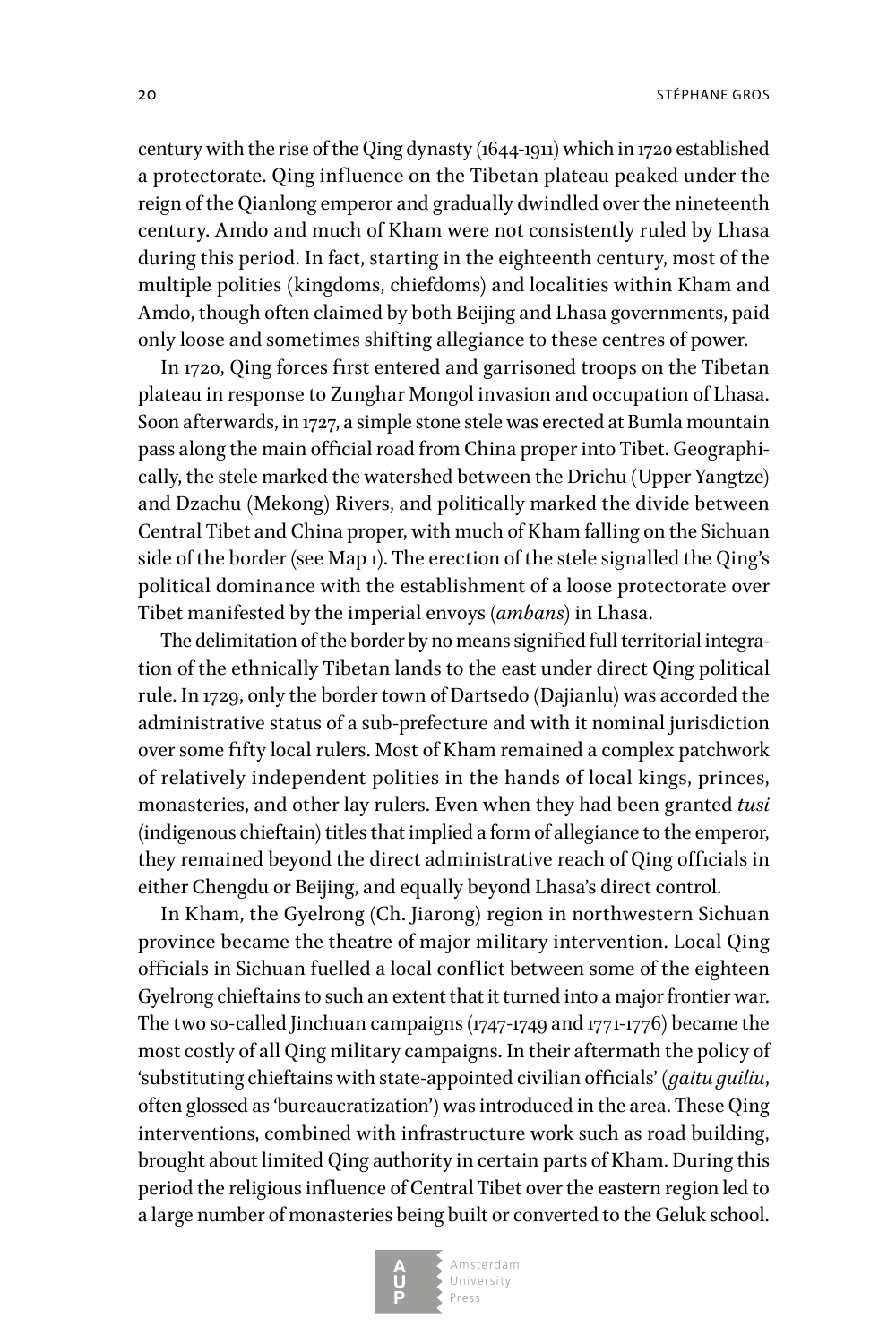- 1578 Sönam Gyatso (1543-1588) receives the title of Dalai Lama from Mongol leader Altan Khan.
- 1612 The king of Tsang, Karma Püntsok Namgyel reigns over Central Tibet.
- 1617 Death of the Fourth Dalai Lama, Yönten Gyatso (b. 1589), a Tümed Mongol.
- 1630s-1756 Zunghar Khanate rules over much of central Eurasia, embracing Tibetan Buddhism.
- 1636-1724 Qoshot Khanate, under Gushri Khan (1582-1655) and his sons, rules over most of Amdo.
- 1639-1641 Gushri Khan defeats the Beri king Dönyö Dörjé, and places parts of Kham, including the easternmost kingdom of Chakla, under his authority.
- 1642 Gushri Khan defeats the king of Tsang. Beginning of the Fifth Dalai Lama's rule, Ngawang Lobzang Gyatso, and the regency of Sönam Rapten. Beginning of the Ganden Phodrang regime which lasted until 1959.
	- The Tenth Karmapa, who was supported by the king of Tsang, flees the fighting. He finds shelter in Lijiang (Jang Satam) and Gyelthang (1647) and remains in Kham until 1672.
- 1644-1911 Qing (Manchu) dynasty rules over China.
- 1644-1661 Reign of Emperor Shunzhi (b. 1638).
- 1645 Construction of the Potala Palace begins.
- 1647 End of the domination of the Naxi King of Lijiang (Jang Satam) over the territory of Muli (Mili).
- 1648 Treaty of Westphalia. European powers increasingly rely on border treaties to define the territorial sovereignty of individual states.
- 1652-1653 Journey of the Fifth Dalai Lama to Beijing; meets Emperor Shunzhi.
- 1652 The Fifth Dalai Lama supports the expansion of the monastery of Bathang, renamed 'Ganden Pendeling'.
- 1656 Rapjampa Samten Zangpo patronizes the building of one of the three main monasteries in Muli, then Muli Gönchen, marking the early days of Geluk presence in Muli.

1661-1722 Reign of Qing Emperor Kangxi.

- 1666 The Qing Dynasty grants the title of *Xuanwei shisi* (Pacification commissioner) to the Chakla king (Mingzheng *tusi*), placing him under the jurisdiction of the Sichuan Imperial Government.
- 1667 The Qoshot Mongol forces make their way into Gyelthang, conquering the area on behalf of the Fifth Dalai Lama. Döndrupling monastery is built there and adherents of the Karmapa and Nyingmapa schools are forced to convert to the Gelukpa school.

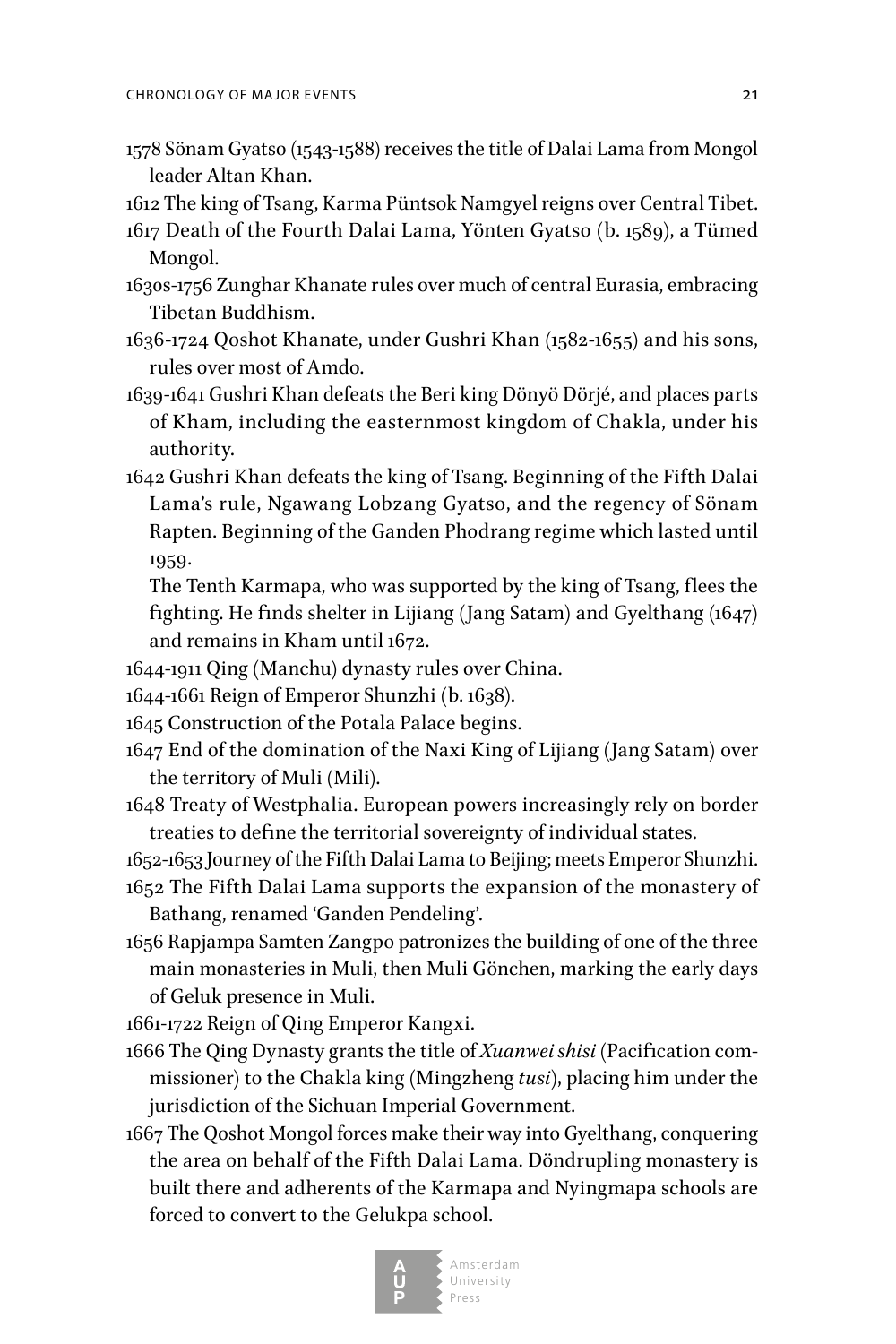- 1674 The Naxi king of Lijiang supports an armed revolt in reaction to Geluk influence; it is quelled by Mongolian forces and results in the handing over of Gyelthang to the Dalai Lama.
- 1679 Construction of the large monastery of Ganden Sumtseling in Gyelthang on the advice of the Fifth Dalai Lama.
- 1682 Death of the Fifth Dalai Lama, concealed by Regent Sanggyé Gyatso until 1696 to consolidate the Ganden Phodrang's rule.
- 1684 War with Ladakh.
- 1684-1692 Publication of the Kangxi edition of the Tibetan Buddhist canon (*kangyür*).

1697-1700 Lhazang Khan becomes chief of Mongol (Qoshot) forces in Tibet.

- 1699 Tsangsé Trinlé, the *garpön/dzongpön* (commissioner/magistrate) dispatched by the Tibetan government in Lhasa, kills the Chakla king and seizes areas to the east of Gyelrong Gyelmo Ngülchu (*Dadu he*).
- 1700 The Sichuan governor Tang Xishun leads troops on a punitive expedition against Tsangsé Trinlé and re-captures areas to the east of Gyelrong Gyelmo Ngülchu (*Dadu he*). Trokyap (one of the Gyelrong kingdoms) submits to the Qing.
- 1702 The Qing dispatches civil officials to supervise trade between China and Tibet, and establishes a customs office in Dartsedo.
- 1703 The Tibetan government in Lhasa sends two *depas* (governors) to rule Bathang.
- 1705 Lhazang Khan, with the approval of the Manchu Emperor Kangxi (r. 1662-1722), attacks Lhasa and kidnaps the Regent Sanggyé Gyatso (b. 1653) who dies in captivity. Lhazang rules Central Tibet until his death in 1717.
- 1706 Death of the Sixth Dalai Lama (b. 1683) following his dethronement by Lhazang Khan.
- 1706 The iron bridge in Chakzamkha (Luding) is completed.

1707 Capuchin missionaries in Lhasa.

- 1709 Foundation of Labrang monastery in Gansu by Jamyang Zhepa  $(1648-1721)$ .
- 1716 Jesuit priest Ippolito Desideri in Lhasa.
- 1717 Invasion of Tibet by Zunghar Mongols and assassination of Lhazang. 1720 Tibetan and Manchu forces repel Zunghars; Seventh Dalai Lama,

Kelzang Gyatso (1708-1757), settles at the Potala Palace.

1722-1735 Reign of Qing Emperor Yongzheng.

1722 Dechen and Lijiang areas fall under the jurisdiction of Yunnan Province but are still religiously led by the Dalai Lama. Most of the Kagyu and Nyingma school monasteries in those areas are forced to convert to the Geluk school.

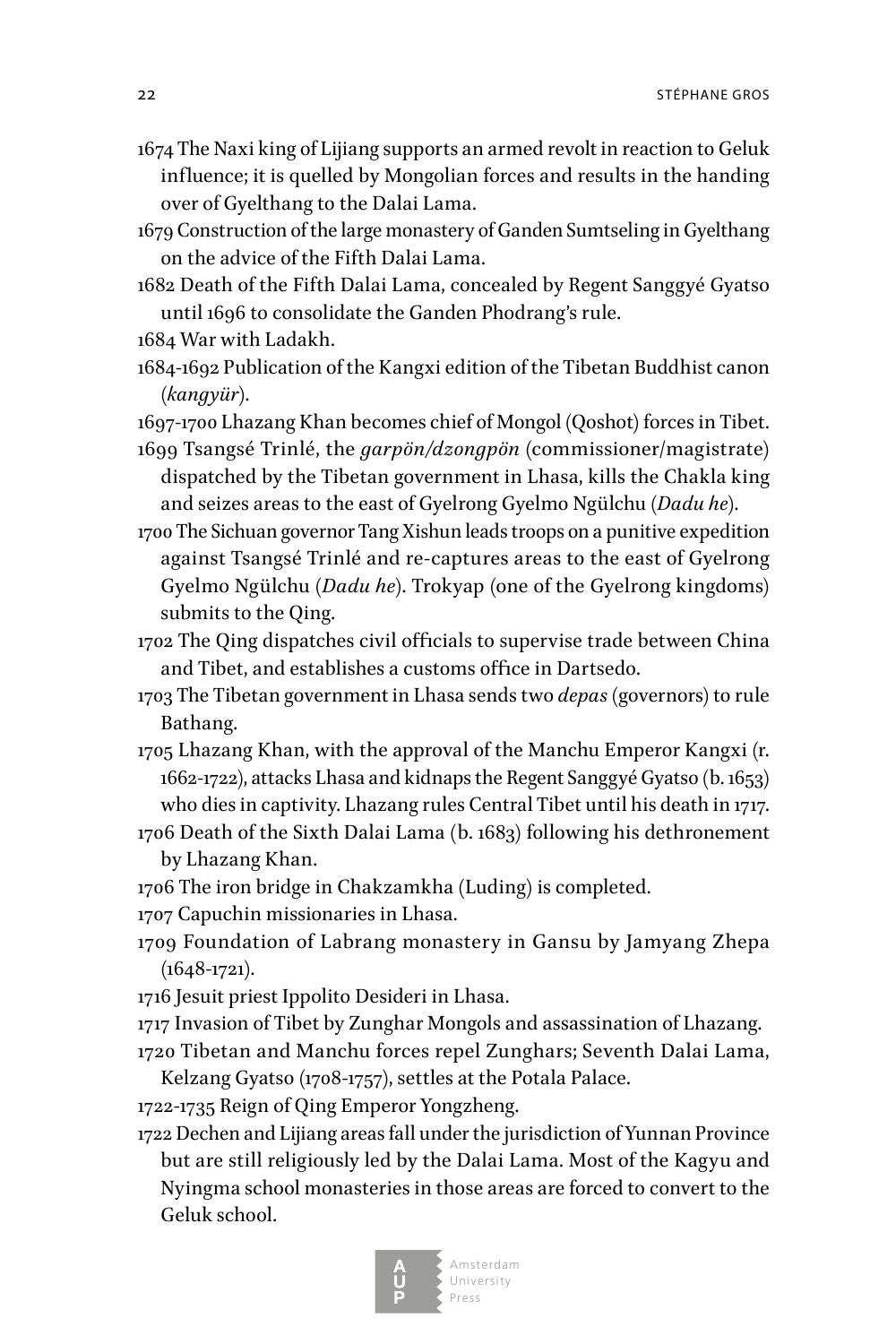- 1723-1724 Civil war follows the withdrawal of Manchu forces in Lhasa. Mongols and Tibetans in Amdo rebel against Manchus but are harshly suppressed, and Amdo is integrated in the Manchu empire.
- 1727-1747 Polhané (1689-1747), a Tibetan aristocrat, rules Tibet with Manchu support.
- 1727-1735 The Seventh Dalai Lama is exiled to Kham.
- 1727 Erection of the Bumla (Ningjing *shan*) stele on the mountain pass marking the eastern territorial limit of Central Tibet.
- 1728 The Qing court establishes *amban* as a resident envoy in Lhasa; this posting lasts until 1911.
- 1729 Dajianlu (Dartsedo) sub-prefecture is created, and the Qing dispatches a sub-prefect in charge of transporting provisions and funds for troops stationed in Tibet, who is to be stationed in Dartsedo with a battalion of 200.
- 1729 Dergé king Tenpa Tsering builds the Dergé Printing House.
- 1736-1796 Reign of Qing Emperor Qianlong.
- 1744 Foundation of Yonghegong Gelukpa monastic university in Beijing.
- 1745 End of Christian mission in Lhasa.
- 1747-1749 First Jinchuan campaign in northwestern Sichuan's Tibetan region of Gyelrong to quell internal feuds.
- 1747 Death of Polhané, succeeded by his son Gyurmé Namgyel. Last lay ruler in Tibet.
- 1750 Gyurmé Namgyel is assassinated; murder of *ambans* and further Manchu military expedition. Seventh Dalai Lama becomes head of state.
- 1757-1777 Death of Seventh Dalai Lama (1757). An ecclesiastical regent is appointed to ensure interregnum until the next Dalai Lama's majority. First of an almost continuous series of monk regents until the 1950s.
- 1757-1858 British East India Company rule in India.
- 1771-1776 Second Jinchuan campaign; Manchu most costly military intervention on its borderlands.
- 1788-1791 Nepalese (Gurkha) invasion of Tibet; Tibetan army defeated. Nepalese are pushed back by Qing army.
- 1792 Qianlong emperor enacts reforms of Tibetan administration and sets rules for selecting the Dalai Lamas. The Qing administration implements the policy of 'substituting chieftains with state-appointed civilian officials' (*gaitu guiliu*) in the Sino-Tibetan borderlands. Beginning of a policy of excluding foreigners from Tibet.
- 1794 Publication of the Qianlong edition of the Manchu translation of Tibetan Kangyür.
- 1796-1820 Reign of Qing Emperor Jiaqing.

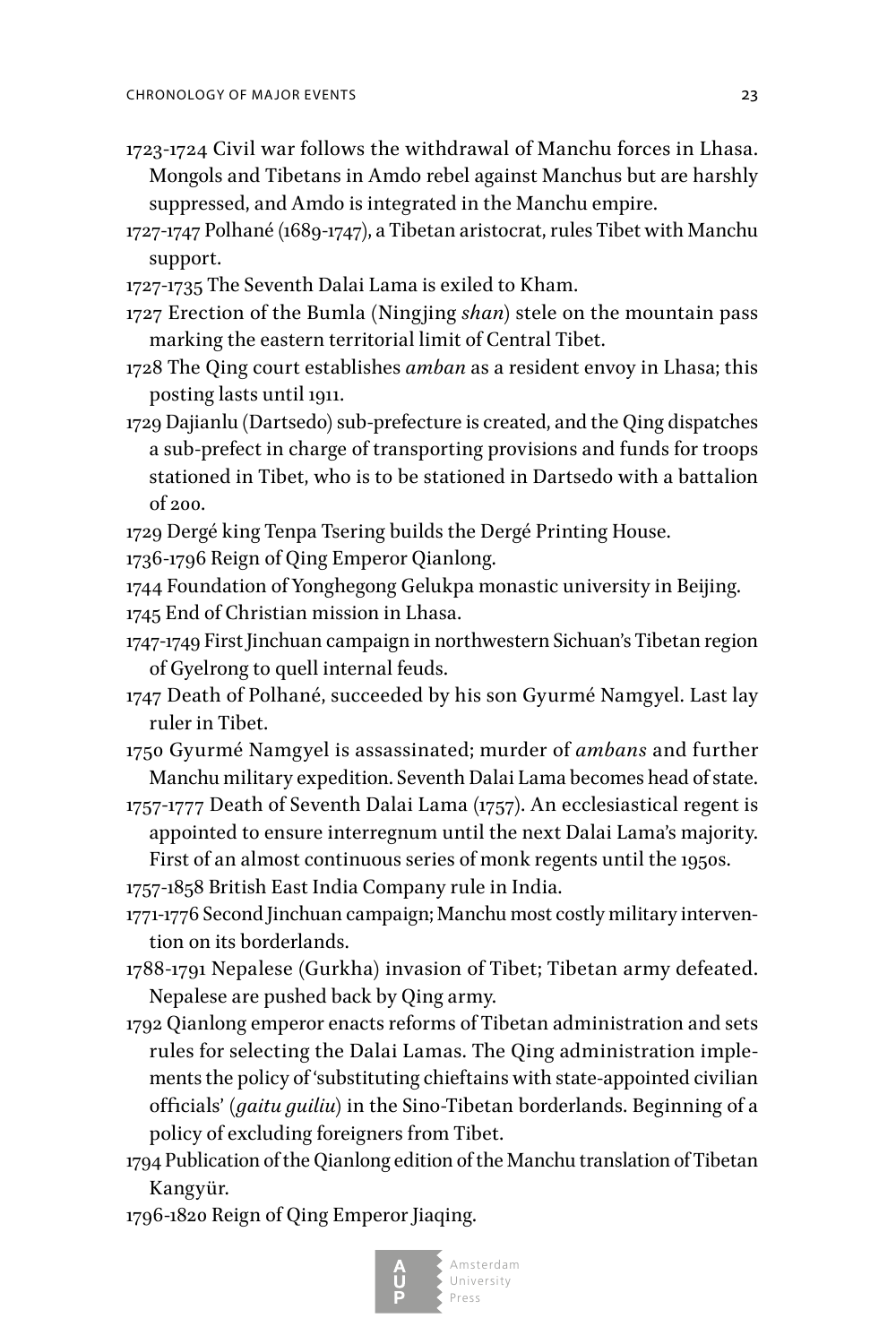24 strange gross and the strange gross of the strange gross strange gross strange gross strange gross strange gross strange gross strange gross strange gross strange gross strange gross strange gross strange gross strange

1804 Death of the eighth Dalai Lama, Jampel Gyatso (b. 1758) who reigned only briefly (1787-1790). Over the next seventy years, the following Dalai Lamas, Lungtok Gyatso (1805-1815), Tsültrim Gyatso (1816-1837), Khedrup Gyatso (1838-1857), up to the twelfth Dalai Lama, Trinlé Gyatso (1856- 1875), never exercise power which remains in the hands of monk regents supported by the Manchu emperors.

1814-1816 Anglo-Nepal War.

## **From Gönpo Namgyel's Attempted Unification to Zhao Erfeng's Forceful Integration (1860-1911)**

As the situation in Gyelrong had shown, the independence of most of the Kham polities from the two distant centres, in spite of continuous commercial, political, and religious ties, created a state of instability. The threat became even greater with the rise of Gönpo Namgyel in the 1860s. This local charismatic leader and fierce warrior attempted a forced political unification of Kham's polities from his stronghold in Nyarong, not far from Dartsedo. Because Gönpo Namgyel's expanding rule over neighbouring polities, including the powerful kingdom of Dergé, posed a challenge to both the Lhasa government and the Chinese provincial authority of Sichuan, they endeavoured to strengthen their grip on Kham. The Qing court's reluctance to make any military intervention during a period of financial crisis and of Western imperialist threats gave Tibetan central authorities the opportunity to send in troops who successfully defeated Gönpo Namgyel (1865) and allowed them to extend their administrative rule over parts of Kham by appointing a high commissioner (*chikhyap*).

Until the end of the nineteenth century, the presence of Manchu civil servants and soldiers in the border zone, especially along the main communication arteries, was intended to provide logistical support to representatives of the Qing government stationed in Tibet. These Manchu officials did not exercise authority over local rulers. However, Qing bureaucracy or military colonies were progressively taking over the frontier territories to be in a position to administer them directly. Not only were political structures and local hierarchies being dismantled but religious institutions were also challenged at times if not abolished, with the Qing often supporting the Geluk school of Buddhism (that of the Dalai Lama) and favouring it over other schools. Concurrently, the beginning of the twentieth century saw the growing interests of various Western powers in Tibet – notably the British in India who sent a military expedition into Lhasa (1903-1904) and forced a trading agreement.



Amsterdam University Press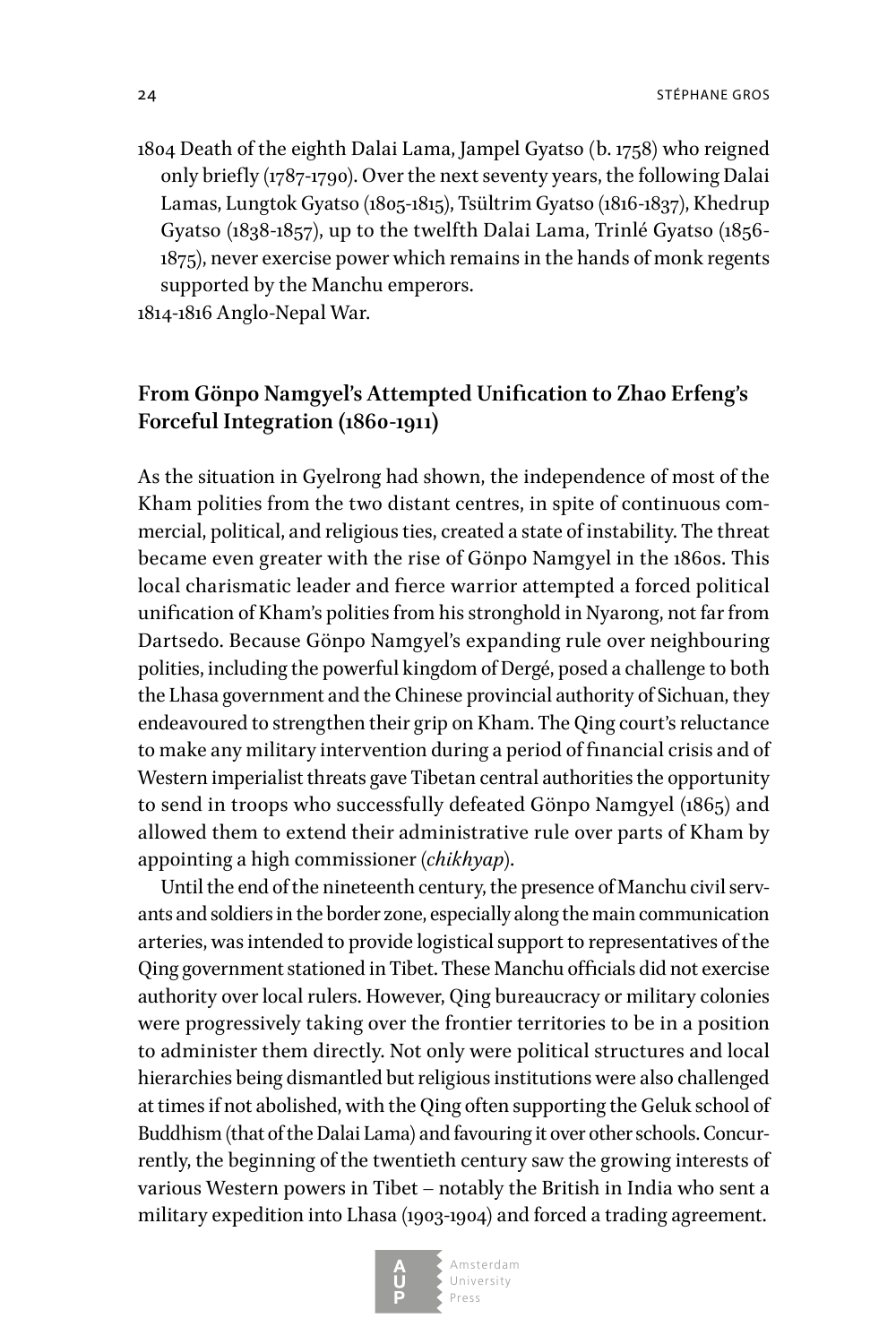While in Bathang, Fengquan (?-1905), who was appointed to the office of Assistant Amban residing in Tibet in 1904, took steps towards reducing the power of the local chiefs and reclaiming wastelands. Violent rioting broke out and Fengquan was killed with some of his troops, as well as two of the French missionaries residing in Bathang. A punitive expedition was then led by Ma Weiqi (1846-1910), the commander-in-chief of Sichuan's provincial troops. The Han Bannerman Zhao Erfeng (Chao Er-feng) completed the campaign against the city of Bathang, followed by a wave of military conquests and the destruction of monasteries. After his conquests, Zhao Erfeng became in late 1906 the first Sichuan-Yunnan Frontier Commissioner (*duban Chuan Dian bianwu dachen*). In the following months, Zhao took measures to train soldiers and to clear land; replacing local chiefs by appointed officials; opening mines; developing trade; and founding new schools.

1837-1865 Nyarong wars in Kham led by Gönpo Namgyel, ending with Manchu and Central Tibetan intervention.

- 1839-1842 Opium War (Nanking Treaty signed in 1842).
- 1844 The Qing emperor relaxes rules against the presence of Catholics. Western missionaries enter Tibetan areas.
- 1846 The Vatican establishes a parish centred around Lhasa and entrusts the 'Tibet Mission' to the Foreign Missions Society of Paris. It is renamed 'Dajianlu Mission' as missionaries settle primarily in Kham.
- 1849 The Qing court dispatches Qi Shan to lead the Qing troops and indigenous soldiers of fifteen indigenous leaders, including the Chakla king, Dergé king and others to fight against Gönpo Namgyel in Nyaké (Middle Nyarong).

1850-1864 Taiping Rebellion.

- 1850-1851 Gönpo Namgyel attacks Drango and Kandzé, and occupies both regions.
- 1855 Gönpo Namgyel attacks Lithang but is defeated.
- 1855 Nepal-Tibet War.
- 1856 Gönpo Namgyel occupies Lithang, and soon attacks Bathang. Defeated in Bathang, he begins to invade the territory under the jurisdiction of the Chakla king.
- 1861 The Chakla king recalls his subjects from postal stations and refuses to perform *ulag* (corvée labor) to transport Qing officials. Jing Wen, the newly appointed *amban*, is consequently unable to continue his journey through Chakla in the latter half of the year.

1861 British annexation of Sikkim.

1865 Tibetan military intervention to quell Gönpo Namgyel.

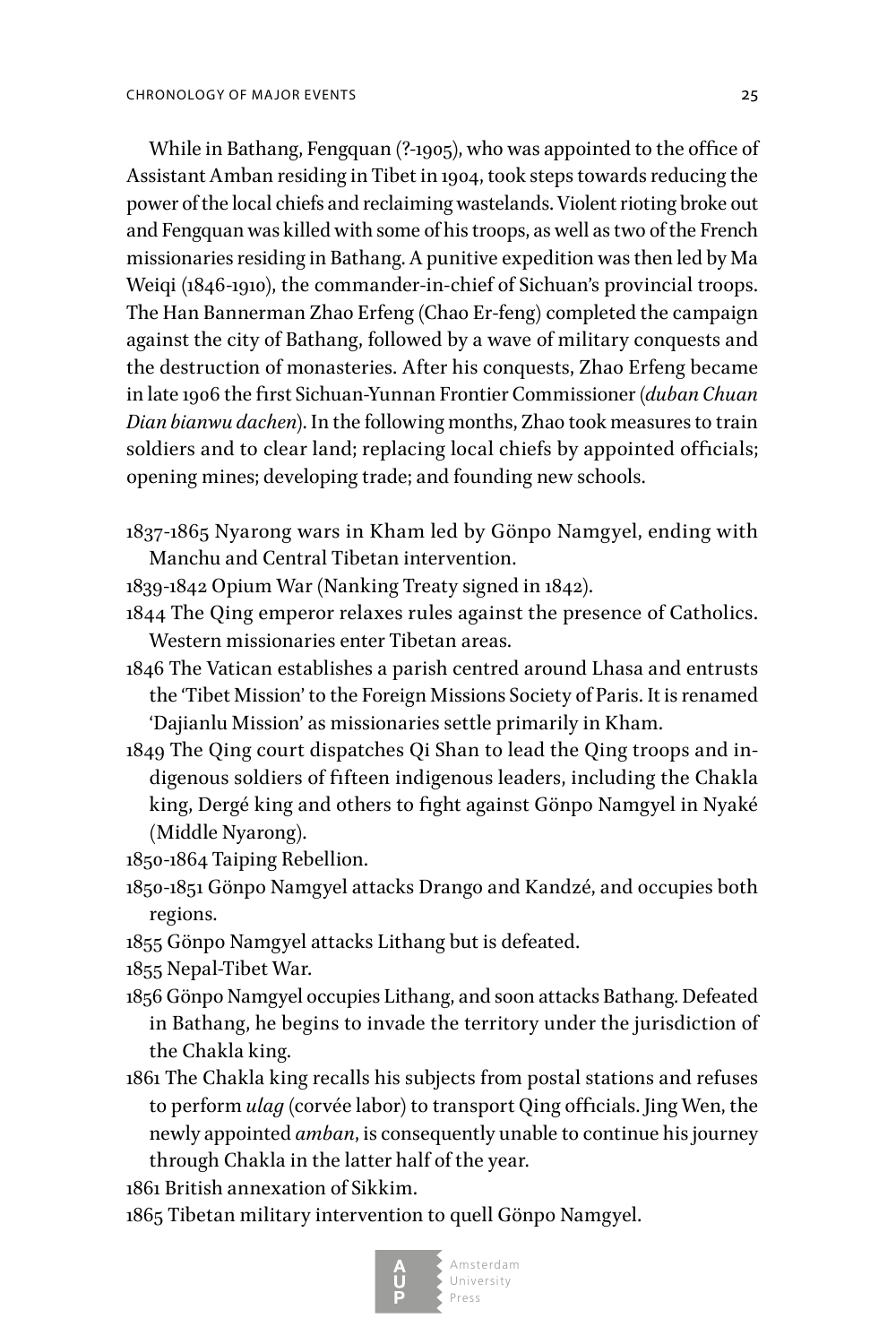During the second half of the nineteenth century, access to Central Tibet is forbidden to foreigners. European Christian missionaries, of whom there have been many in Tibetan areas since the beginning of the seventeenth century, are forced to settle in peripheral regions.

- 1866 To secure authority over the region, the Office of the Tibetan High Commissioner (*Nyarong chikhyap*) is established in Nyarong.
- 1866-1867 The imposition of Lhasa's authority directly over Nyarong soon leads to local discontent. Dagé Sepo, a local headman, incites several hundred local people to besiege the commissioner's house, arguing that the Tibetan commissioner is collecting exorbitant taxes and levies.
- 1875 The Tibetan commissioner's forceful seizure of local households in Lithang creates resistance. Sichuan provincial authorities dispatch officials to lead troops to attack the protestors. The Tibetan commissioner is dismissed from his post on the grounds that he has caused unrest in the region.
- 1889 Large-scale revolt against the Tibetan commissioner's rule in Nyarong led by the people of Nyarong, under the leadership of Sala Yungdrung, a minor headman.
- 1874-1908 reign of Qing Emperor Guangxu.
- 1876 Birth of the Thirteenth Dalai Lama, Tupten Gyatso.
- 1883 Anti-Nepalese riots in Lhasa.
- 1884-1908 Qing Empire governed by Empress Dowager Cixi (b. 1835).
- 1886-1895 Regency of Demo Khutughtu Lobzang Trinlé.
- 1888 Tension between Tibet and Britain in Sikkim, and first British invasion of Tibet.
- 1894-1895 First Sino-Japanese War.
- 1895 The Thirteenth Dalai Lama, Tupten Gyatso, becomes head of state. The regent attempts an assassination.
- 1896 Hostility escalates between the Lhasa government and Qing frontier officials. Qing troops take over Nyarong, and the Tibetan commissioner and his subordinates all flee to Central Tibet.

 Sichuan Governor Lu Chuanlin proposes to introduce bureaucratization (*gailiu*) in Nyarong.

1904 Fengquan is appointed Assistant Amban to Tibet. Posted in Chamdo, he remains in Bathang.

 The Younghusband Expedition invades Central Tibet. Military defeat of the Tibetans who sign an Anglo-Tibetan treaty and agree to concede commercial advantages to the British, and open three trade stations at Yatung (Tib. Dromo), Gyantsé and Gartok. The Thirteenth Dalai Lama flees to Mongolia.

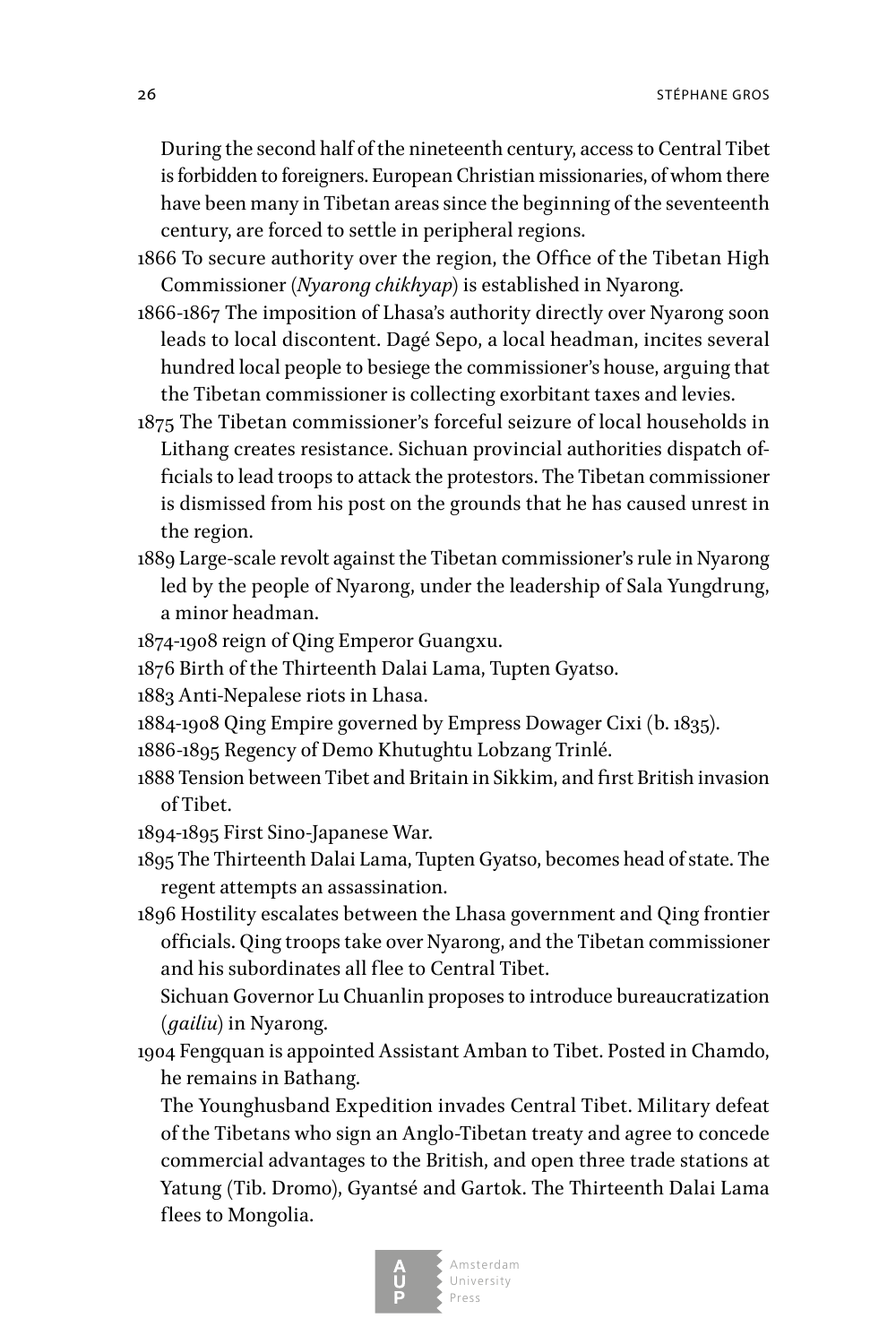Tibet is increasingly forced to give in to pressure from competing British and Russian commercial and political interests.

1905 Assassination of Fengquan, the assistant *amban*, in Bathang.

- 1905 Ma Weiqi launches a punitive expedition, and Zhao Erfeng leads deadly military campaigns and the destruction of monasteries in southern Kham to bring Kham and neighbouring Tibetan regions under Qing control.
- 1906 Anglo-Chinese Convention excludes Tibet. Britain recognizes Qing suzerainty over Tibet.
- 1906 Zhao Erfeng becomes the first Sichuan-Yunnan Frontier Commissioner (*Chuan Dian bianwu dachen*) and proceeds to promote development programs.
- 1908 The Thirteenth Dalai Lama, still in exile, visits Beijing for an imperial audience.
- 1908-1911 Reign of infant Emperor Pu Yi (1906-1967).
- 1909 The Thirteenth Dalai Lama returns to Tibet.
- 1910 Zhao Erfeng's troops occupy Lhasa; the Thirteenth Dalai Lama flees to India.
- 1911 Frontier Commissioner Fu Songmu (1869-1929) prepares a memorial proposing the creation of Xikang Province.
- 1911 Republican revolution and end of the Manchu Qing Dynasty. The Manchu garrison of Lhasa surrenders.

## **The Simla Convention and Its Aftermath: The Birth of a Border (1912-1926)**

The collapse of the Qing Empire in the early twentieth century signalled the end of China's imperial order and the advent of a republic. It also marked the loss of Outer Mongolia, which broke away in 1921 to become an independent political entity, and its geopolitical dislocation was accentuated further by Japanese military intervention in Manchuria. The first part of the twentieth century was clearly a dangerous moment of territorial dismemberment for China. Irreversible power struggles in the name of sovereignty, nationalism, and modernization took place with a direct impact on the becoming of the Sino-Tibetan frontier. In spite of some continuities with imperial practices, the advent of the nation-state introduced some irrevocable changes that affected territories and ethnic groupings in the way they are now conceived and lived. Since then these have led to competing narratives of belonging and to historicizing statecraft that supports claims of identity and sovereignty. It is not only that China at the time did not have a modern

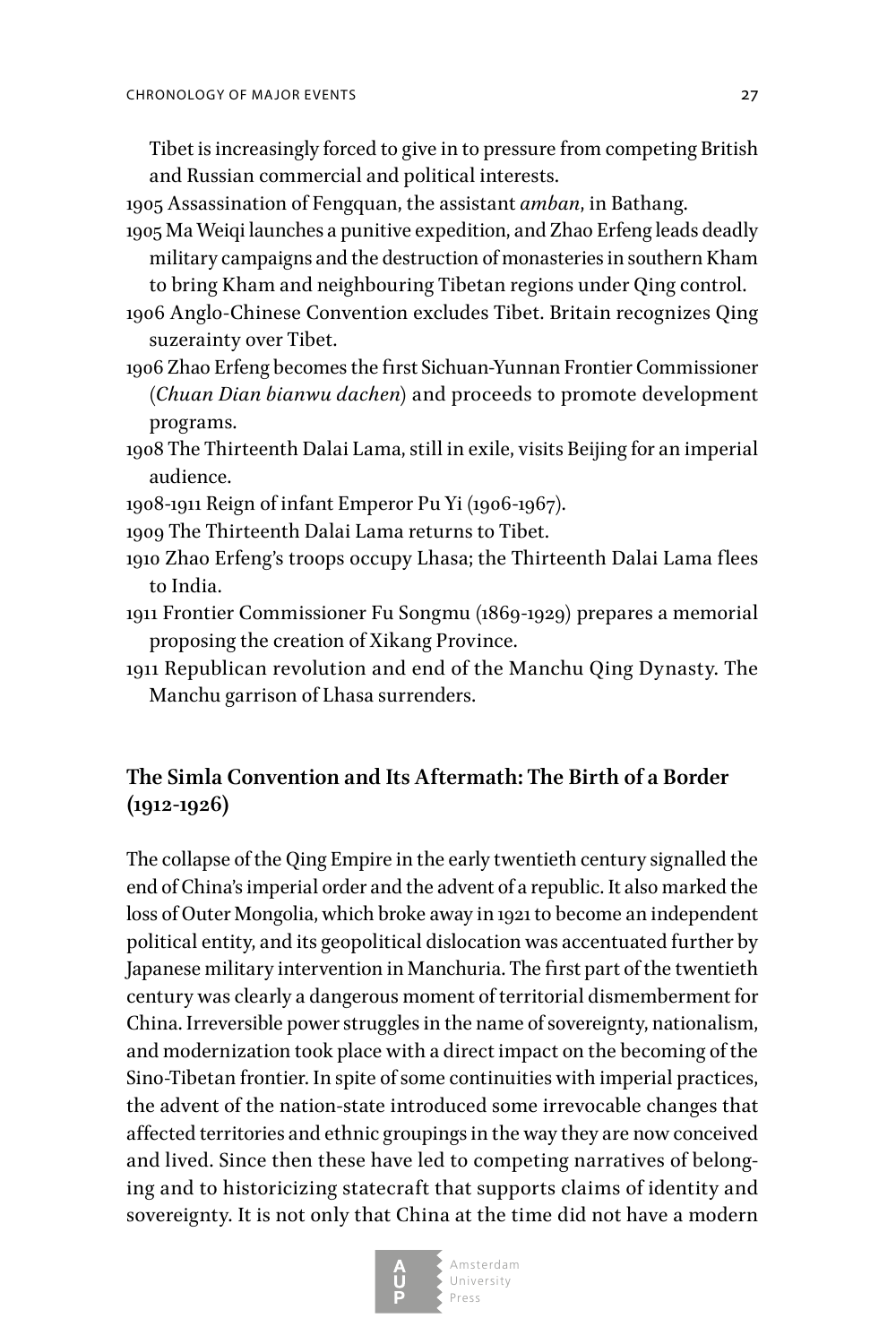28 strange group of the contract of the contract of the contract of the strange group of the strange group of the strange group of the strange group of the strange group of the strange group of the strange group of the str

concept of Westphalian sovereignty, but also that other indigenous notions of sovereignty intermingled with newer forms of governmentality – an intermingling that continues today.

The wave of local uprisings followed by territorial conquests and reforms led by the Frontier Commissioner Zhao Erfeng at the end of the Qing dynasty, and the geopolitical tension that led to the Simla Convention (1913-1914) between Republican China, British India, and Tibet supposedly to settle the status of Tibet and border issues, all constituted a decisive turning point for the future of the Sino-Tibetan frontier.

1912 Return of Thirteenth Dalai Lama.

1912 Foundation of the Chinese Republic.

- 1913 Declaration of independence by the Thirteenth Dalai Lama. Tibeto-Mongol Treaty that asserts the independence of both nations. Tibet acquires a flag, a currency, and national stamps.
- 1914 Creation of the Sichuan Frontier Special Administrative Region (*Chuanbian tebie xingzheng quyu*).
- 1914 Tripartite Convention in Simla. Agreement reached but China refuses to sign the final document.
- 1916 Creation of the *Chuanbian dao* (The Circuit of the Sichuan Border).
- 1918 Tibetan troops progress eastwards and approach Nyarong and Bathang. British consul Teichman helps to negotiate a ceasefire. The Chamdo and Rongpatsa agreements divide Kham along the Jinsha River (Dri chu).
- 1920-1921 Sir Charles Bell's mission to Lhasa to foster better relations between Tibet and Britain. British active aid in terms of equipment and training of the Tibetan army.
- 1924 Ninth Panchen Lama (1883-1937) goes into exile in China.
- 1924 Foundation of the Mongolian People's Republic.
- 1924 The Sichuan Frontier Special Administrative Region becomes the 'Xikang Special Administrative Region' (*Xikang tebie xingzhengqu*).
- 1927 No. 24 army commander Liu Wenhui is appointed Chief Commander of Chuankang Frontier Defence and concurrently Chairman of Sichuan Provincial Government.

### **Kham as Xikang Province (1928-1955)**

Following the failure of the Simla Convention, each of the protagonists sought to increase its control of the eastern regions of Kham. The Lhasa government created new civil and military positions and placed governors

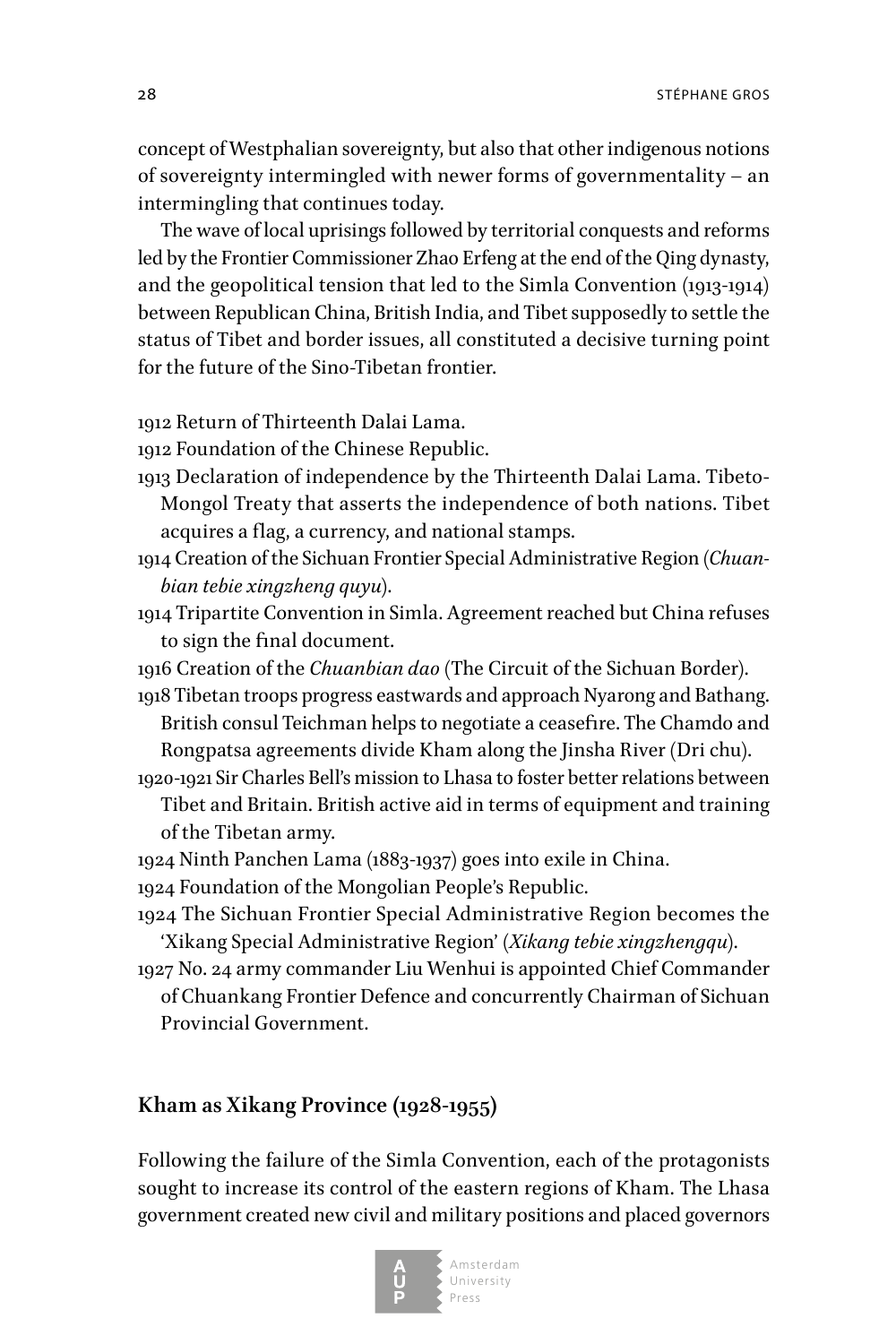in each of the major border towns, such as Chamdo and Dergé. Nationalist China developed its project to create Xikang province, which built on the early proposal made by Zhao Erfeng following his efforts to administratively incorporate the territory he had 'pacified'. In September 1928, warlord Liu Wenhui established an administrative committee for the 'Special region of Xikang'. A government was set up and the western Sichuan highlands finally became Xikang Province in 1939, still under the control of the militarist Liu Wenhui and his supporters in Sichuan. The Xikang regional administration relied heavily on outside subsidies and the export of opium. Finally, the idea of a separate province was abandoned in 1955 by the government of the People's Republic of China, and Xikang's territory was divided up between the Tibet Autonomous Region (T.A.R., created in 1965), Sichuan, and Yunnan. The shifting boundary between Sichuan and Lhasa-controlled Tibet during the Qing dating back to the early seventeenth century became fixed, and the Drichu (Jinsha River) became the border between the T.A.R. and Sichuan on the new administrative map.

- 1928-1937 The Guomindang government of Chiang Kai-shek takes power. Establishment of the Nanjing Government (the first centralized government since 1911 in China) and the Tibetan and Mongolian Affairs Commission.
- 1928 Chinese warlord Liu Wenhui sets up the 'Administrative Committee of the Special Region of Xikang' (*Xikang tequ zhengwu weiyuanhui*) in Kangding. He occupies the Kham borderlands and his troops are pushed back into Sichuan.
- 1928 Qinghai province is created by the Guomindang and ruled by Chinese Muslim warlords (Ma family).
- 1930s Start of the 'Khampa rule for Kham' self-rule movement by Kelzang Tsering.
- 1932 Warlord Liu Wenhui again invades the Kham borderlands, breaking the armistice agreed to by Nationalists. Within five months Chinese troops push Tibetans back to the Jinsha river (Drichu) and threaten Chamdo.

1933 Death of the Thirteenth Dalai Lama, Tupten Gyatso.

1934 Radreng (Reting) Rinpoché (1911-1947) is made regent.

- 1934 Chinese Communist Long March enters parts of eastern Tibet.
- 1935 Creation of the 'Xikang Administrative Inspection District' (*Xikang xingzheng ducha qu*); Liu Wenhui heads the 'Committee for the Edification of Xikang Province' (*Xikang jiansheng weiyuanhui*).
- 1935 The Gara Lama (Nörla Hutuktu) launches the second 'Khampa rule of Kham' movement.
- 1935 Chinese and British missions in Lhasa.

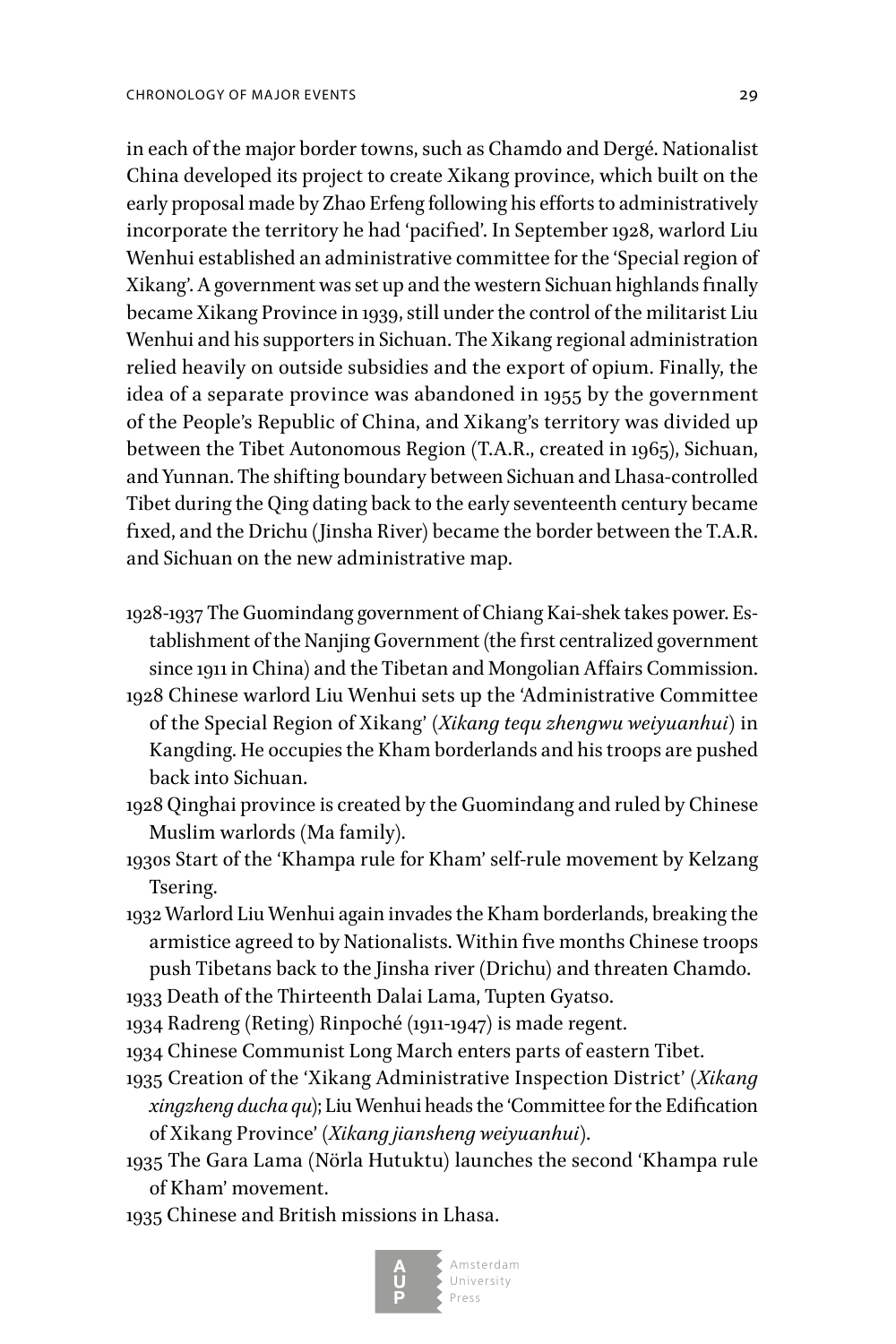- 1937 The Fourteenth Dalai Lama Tenzin Gyatso is discovered by a search party, in Qinghai. A Muslim warlord demands a ransom to allow the party to return to Lhasa.
- 1937-1945 Second Sino-Japanese War.
- 1937 Chinese central government moves to Chongqing (Sichuan) to escape Japanese invasion.
- 1939 Creation of Xikang province, to be dismantled in 1955.
- 1939 Foundation of the Tibetan Communist Party in Sichuan by students originally from annexed Kham, under the aegis of Bapa Püntsok Wangyel. This nationalist party aims to set up an independent and revolutionary Tibet. Bapa Püntsok Wangyel is banished from Tibet in 1949.
	- The Khangsar family, together with the Panchen Lama's camp, launches the third 'Khampa rule of Kham' movement, also known as the 'Kandzé Incident'.
	- Foundation in Kalimpong (India) of a party inspired by the republican ideal, the Tibetan Progressive Party, dismantled in 1946.
- 1940 Enthronement of the Fourteenth Dalai Lama.
- 1941 End of the Reting Regency, forced to resign in favour of the conservative monk Taktra (1874-1952).
- 1942 The Tibetan government establishes a Ministry of Foreign Affairs.
- 1945 The government of Xikang issues an ordinance against opium.
- 1947 The Tibetan government represses a revolt in Lhasa led by Reting and his supporters.
- 1947 15 August, India becomes independent, marking the end of the British Indian Empire. End of British interests in Tibet, the British mission becomes an Indian mission.
- 1948 Tibetan trade mission visits China, the United States, and the United Kingdom.
- 1949 Fall of the Guomindang, closure of the Chinese mission in Lhasa and expulsion of all the Chinese from Tibet.
- 1949 1 October, Establishment of the People's Republic of China.
- 1950 The Fourteenth Dalai Lama is made head of state at the age of fifteen.

### **China's Tibet (1951-2018)**

Tibet's incorporation into P.R.C. took place gradually in the 1950s. The 'Seventeen-Point Agreement' granted Tibet internal autonomy but the radical intervention of communists in eastern Kham (1956) and Amdo (1958) highlighted their desire to impose their policies and reforms on Central

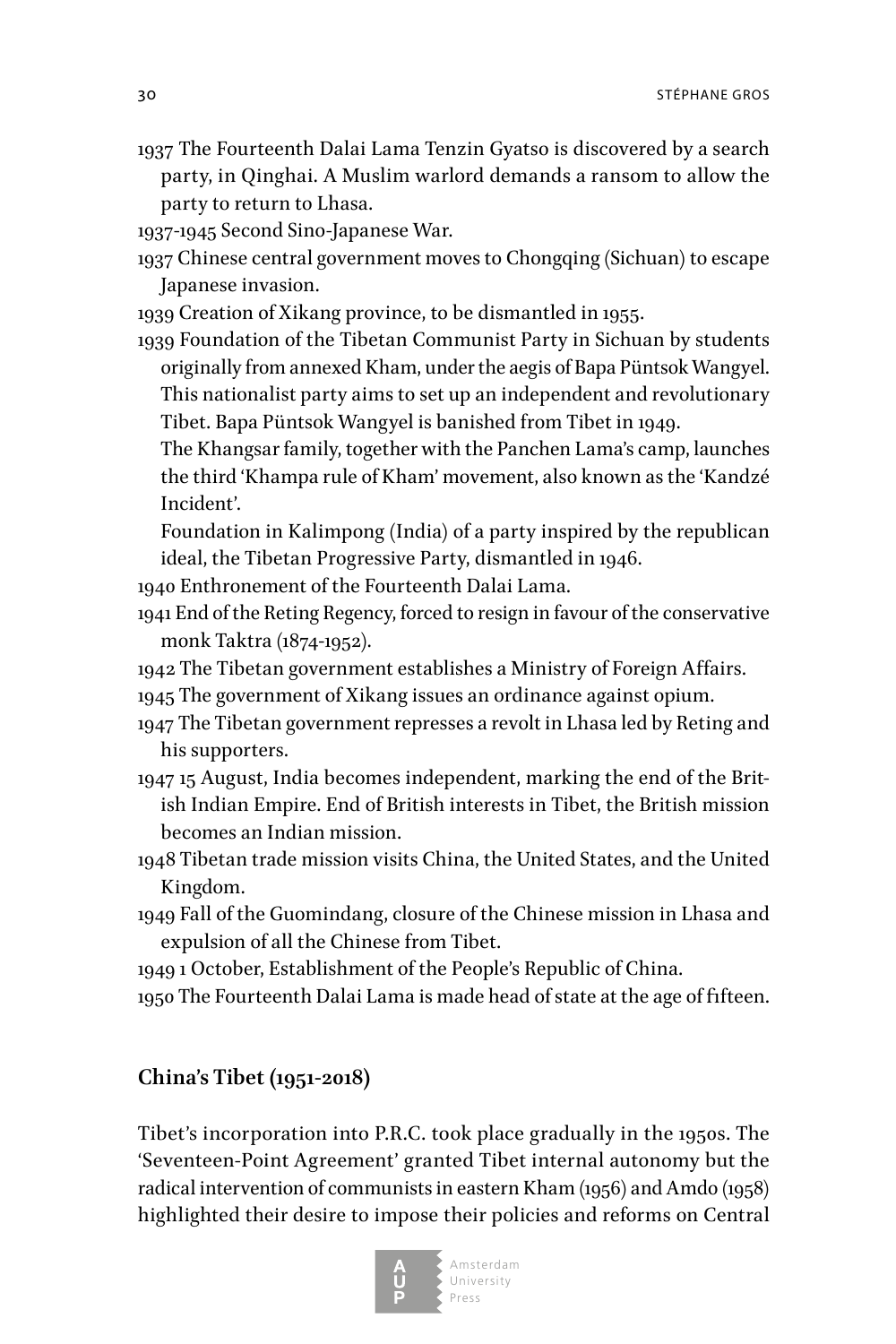Tibet as well. The repression of the Lhasa uprising in March 1959 and the flight of the Dalai Lama to India marked the end of the traditional Tibetan government. Tibetan territories became autonomous administrative units, such as the Tibet Autonomous Region, and several prefecture- or county-level units in Sichuan and Yunnan. The policy of liberalization and openness launched by Deng Xiaoping in 1978 allowed a cultural and religious renewal in Tibet. However, the demonstrations and pro-independence protests that took place in Lhasa between 1987 and 1989 reflected the persistence of a cultural divide and strong identity claims in spite of continuous efforts from the Chinese government regarding economic development in the Tibet Autonomous Region. The wave of demonstrations that occurred in spring 2008 in all regions of Tibetan culture in P.R.C. seemed to call into question the politics of differential inclusion implemented in Tibetan regions.

- 1951 24 October, Central Tibet is incorporated into the People's Republic of China by the 'Seventeen-Point Agreement', in which representatives of the Tibetan government accept integration in exchange for internal autonomy.
- 1952 Beginning of the creation of Tibetan autonomous administrative units in eastern areas of the Tibetan plateau.
- 1954 The Dalai Lama and the Panchen Lama go to Beijing to meet Mao Zedong.
- 1955 Dissolution of Xikang province and incorporation of the region under its jurisdiction into Sichuan province. Uprisings following forced collectivization, bombing of monasteries in Kham (1956). An influx of refugees from eastern Kham and from Amdo to Lhasa begins. Creation of the Voluntary National Army, a Khampa resistance organization.

Eastern Kham becomes Ganzi (Kandzé) autonomous prefecture.

1956 The Chinese government sets up the Preparatory Committee for the Tibet Autonomous Region to replace the Tibetan government.

 Dalai Lama and Panchen Lama travel to India for the Buddha Jayanti celebrations (2,500th anniversary of the birth of Buddha).

- 1956 Beginning of Khampa resistance and coordinated fighting. Start of C.I.A. aid to the resistance fighters.
- 1957 Southernmost Tibetan region of Kham becomes Diqing (Dechen) Tibetan Autonomous prefecture which is integrated in Yunnan province.
- 1958 16 June, Creation of the resistance movement *chushi gangdruk* ('four rivers, six mountains') by Khampa of various fringes of society.
- 1958 Great Leap Forward and creation of the people's communes. Massive rebellion in Amdo, strongly repressed.

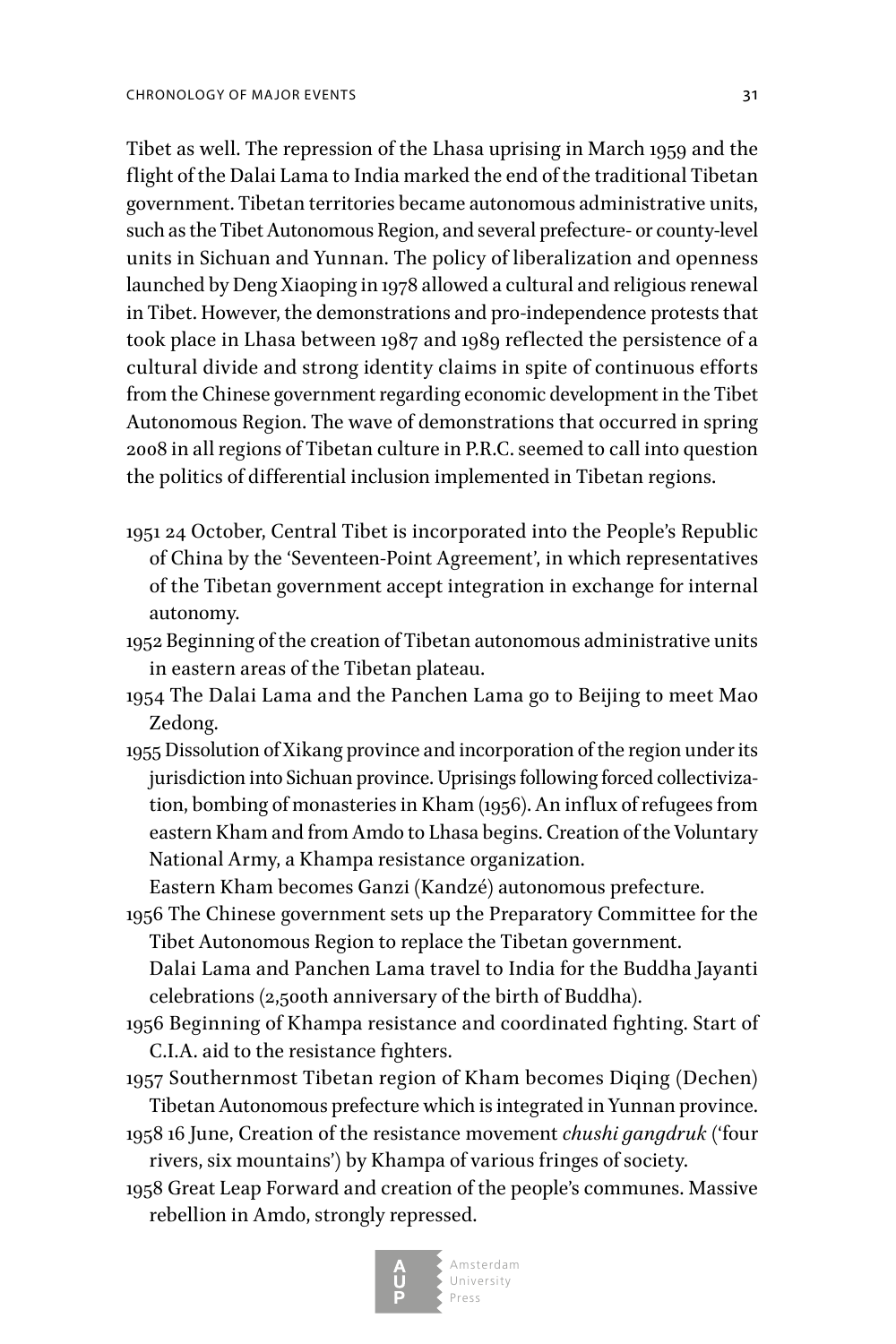32 stéril a statement de la contradiction de la contradiction de la contradiction de la contradiction de la contradiction de la contradiction de la contradiction de la contradiction de la contradiction de la contradiction

- 1959 10 March, Uprising in Lhasa and repression. The Fourteenth Dalai Lama flees to India, followed by about 80,000 Tibetans.
	- Premier Zhou Enlai announces the abolition of the former Tibetan government.

 On the road to exile, the Dalai Lama founds a government and denounces the Seventeen-point Agreement.

 The United Nations adopts a first resolution on Tibet calling for respect for human rights and rights to cultural and religious specificity.

- 1962 War between China and India over the Sino-Indian border, the socalled 'McMahon Line' decided at the Simla Convention in 1914 but not recognized by China. The border issue is still not resolved in 2019.
- 1965 Creation of Tibetan Autonomous Region (T.A.R.) which includes western and Central Tibet and parts of western Kham.
- 1966-1976 Cultural Revolution leads to massive destruction of religious and civilian buildings. Prohibition of monastic life, re-education and imprisonment of a large number of lay and religious Tibetans.
- 1970 Creation of the Tibetan Youth Congress, the largest non-government political organization in exile, based in Dharamsala.
- 1971-1972 The visits to China by Kissinger and Nixon mark the Sino-American rapprochement and the shifting of U.S. C.I.A. and Department of State policy regarding aid to Tibetan resistance fighters.

1976 Death of Mao Zedong.

1978 Period of relative liberalization under Deng Xiaoping and the 'Four Modernizations' policy. Release of a large number of former public servants of the traditional Tibetan government who have been imprisoned since 1959 or during the Cultural Revolution.

1979 Visit of the first delegation of the Tibetan government in exile in Tibet. 1980 Hu Yaobang visits Tibet and initiates reforms.

1988 The Dalai Lama presents his 'Strasbourg Proposal' to the European Parliament: the three Tibetan regions (Central Tibet, Kham, and Amdo) would be united into a 'Greater Tibet', in exchange for which he would accept autonomy within P.R.C., renouncing independence. While this position alienates Tibetans, the first condition remains unacceptable to the Chinese government.

1987-1989 Uprising in Lhasa and Martial Law imposed.

1989 The Dalai Lama is awarded the Nobel Peace Prize.

1989 Tiananmen Square events and repression.

1989 Death of the tenth Panchen Lama.

1991 Dalai Lama meets with U.S. President George H.W. Bush in Washington, D.C.

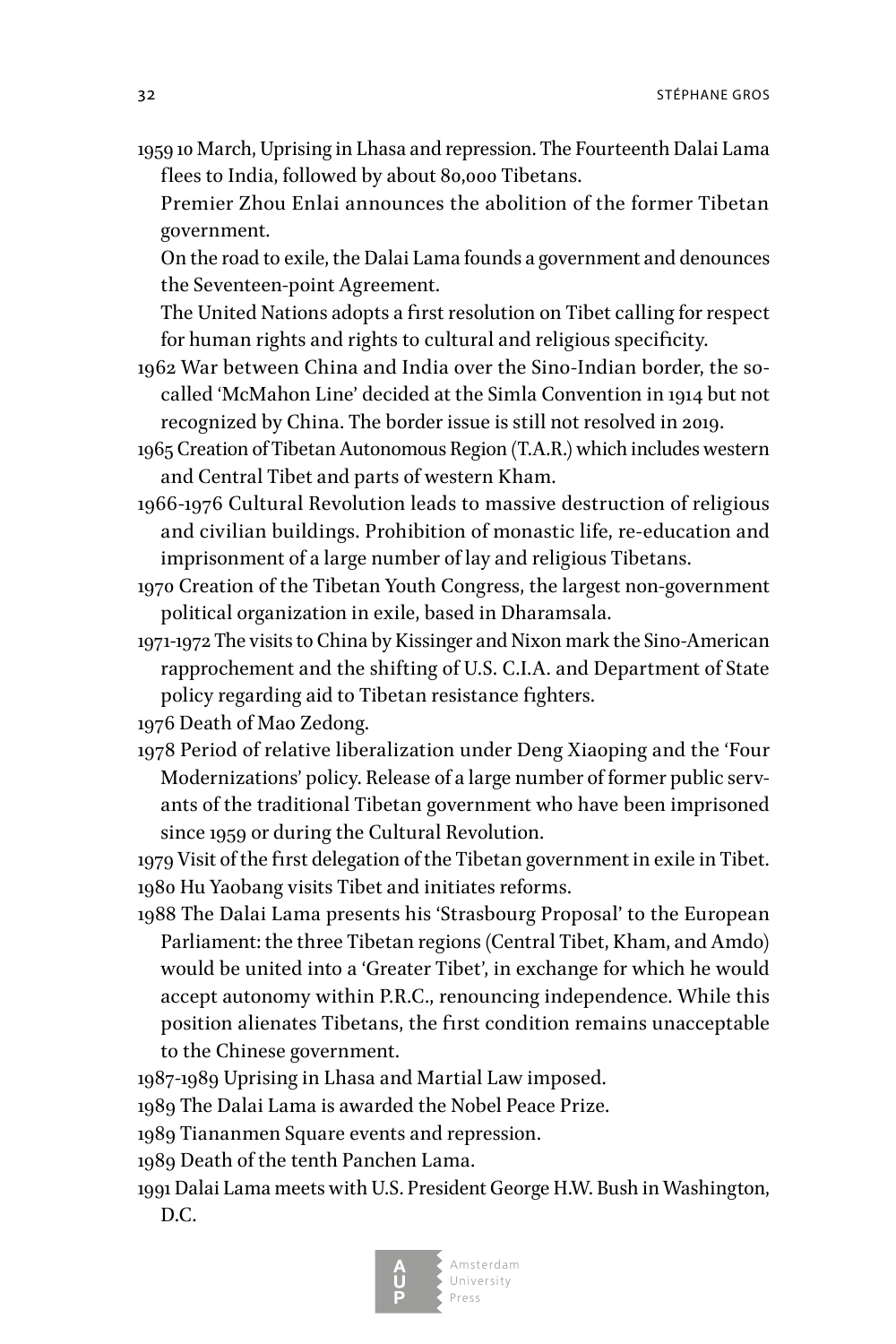1993 The Chinese government breaks off official relations with Dharamsala.

1995 Dispute between the Dalai Lama and Chinese authorities over the choice of the eleventh Panchen Lama.

1996 Large-scale campaign of patriotic re-education and denunciation of the Dalai Lama in T.A.R. Uprisings in Lhasa.

1997 Death of Deng Xiaoping.

- 2001 Zhongdian (Gyelthang) County in Yunnan officially renamed Shangri-La (Xianggelila) County.
- 2001 Start of construction of the Golmud-Lhasa (Qinghai-Tibet) railroad (1142 km).
- 2002 P.R.C. and the exiled government of Dharamsala resume relations interrupted since 1993.
- 2006 Official opening of the Golmud-Lhasa railroad.

2008 Tibetan riots against Chinese civilians in Lhasa.

2008 March-May Manifestations and riots of unprecedented scale in all regions of Tibetan culture in P.R.C. Sporadic demonstrations continue, as well as arrests and intensive political re-education sessions.

8 May, the Olympic flame is carried to the top of Everest.

12 May, a violent earthquake strikes Sichuan's Wenchuan County, in Aba

(Ngawa) Tibetan and Qiang Autonomous Prefecture.

21 June, the Olympic flame passes through Lhasa.

2009 Beginning of a long series of self-immolation protests in Kham and Amdo (153 as of December 2018).

### **References**

- Blondeau, Anne-Marie and Katia Buffetrille, eds. 2002. *Authenticating Tibet: Answers to China's 100 Questions.* With a Foreword by Donald Lopez. Berkeley: University of California Press.
- Snellgrove, David and Hugh Richardson. 1986. *A Cultural History of Tibet*. Boston: Shambala.

Travers, Alice. 2009. 'Chronologie de l'histoire du Tibet'. *Outre-Terre* 21 (1): 109-128.

Tuttle, Gray and Kurtis R. Schaeffer. 2013. *The Tibetan History Reader*. New York: Columbia University Press.